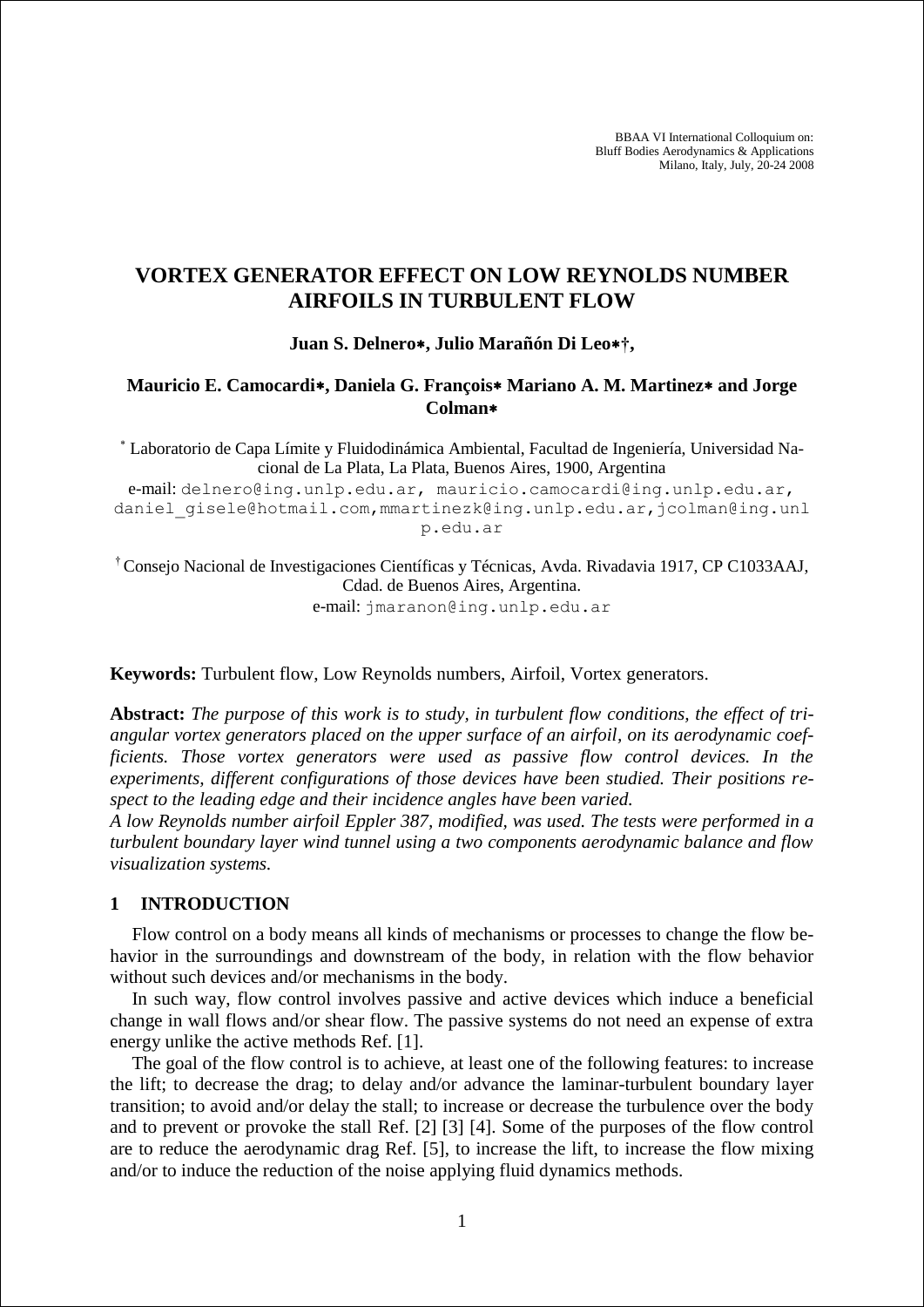On lift surfaces at low Reynolds flow (Reynolds number between 10.000 and 1.000.000 based on the free upstream velocity and on the chord of the wing or airfoil), the appearance of a separation bubble on the upper surface can modify decisively the flow field. Ref. [6]

In the low Reynolds numbers range, the flow on the upper surface of an airfoil at a given angle of attack appears to be very complex. If the airfoil surface is polished the boundary layer remains laminar until the pressure gradient changes its sign. Besides, due this can bring variations in the airfoil performance, the region of laminar flow that offers less resistance to the separation that the turbulent one. The separated flow generates a free shear layer that is highly unstable, coming to a rapid transition to turbulence. In these conditions the flow can re-attach due to the increasing income of external turbulent flow towards the region near the wall. Due the consequent energizing of the recirculation flow, a separation bubble being constituted. The conditions for the appearance of this laminar bubble are dependent from different factors including: the Reynolds number, the pressure distribution, the surface curvature and roughness, the turbulence of the upstream flow as well as other environmental factors Ref. [7].

In low Reynolds numbers range, the separated flow is oriented in a direction tangent to the airfoil surface in the separation point. The entrance of a turbulent flow jet from the free stream induces the reattachment of the flow, constituting the laminar bubble already mentioned. Downstream from the point of reattachment, the recently formed turbulent boundary layer has more available energy to fight against the adverse pressure gradient avoiding the separation. The turbulent boundary layer's capability to resist the separation is enhanced as the Reynolds number grows Ref. [8].

The question that arises on these topics is how to control the flow in a low Reynolds number airfoil Ref. [9], with the objective of increasing its performance. The major success of the flow control techniques have been observed, when they produce phenomena such like laminar separation, followed by flow reattachment on the upper surface of the airfoil. Ref. [10]

In these conditions, the flow control can be achieved by using different devices such like turbulators, vortex generators, boundary layer suction and blowing, etc., in either active or passive form Ref. [11] [12] [13].

Turbulators and vortex generators are commonly used as passive flow control devices. Despite their similar geometries, they have some important differences Ref. [14] [15].

A turbulator acts on the airfoil boundary layer modifying its characteristics, by producing a perturbation that turns it turbulent and more energetic, delaying the stall condition and enhancing the circulation around the airfoil producing a stronger lift force Ref. [16]. For those reasons, in order to obtain the desired effect, turbulators should be smaller than the airfoil boundary layer thickness in the place where they are located.

On the other side, a vortex generator acts in the flow around the airfoil, modifying the flow pattern by means of the generation of small vortex. This produces changes in the circulation around the airfoil, energization of the boundary layer, modifications on the three dimensional characteristics of the flow and a channeling of the incident flow, in order to generate higher circulation and then lift force. For those reasons, in order to obtain the desired effect, vortex generator should be taller than the airfoil boundary layer thickness in the place where they are located.

An improvement of the airfoil performance for a certain flight condition, delay or smoothening the stall condition, or produce an enhancement of the lift or drag forces, are all possible desired effects Ref. [17]. Both devices could be placed on the upper or lower surface of the airfoil permanently or only when they become necessary –retractable option-. Their activation could be manual, during take-off or approaching maneuvers, or automatic when stall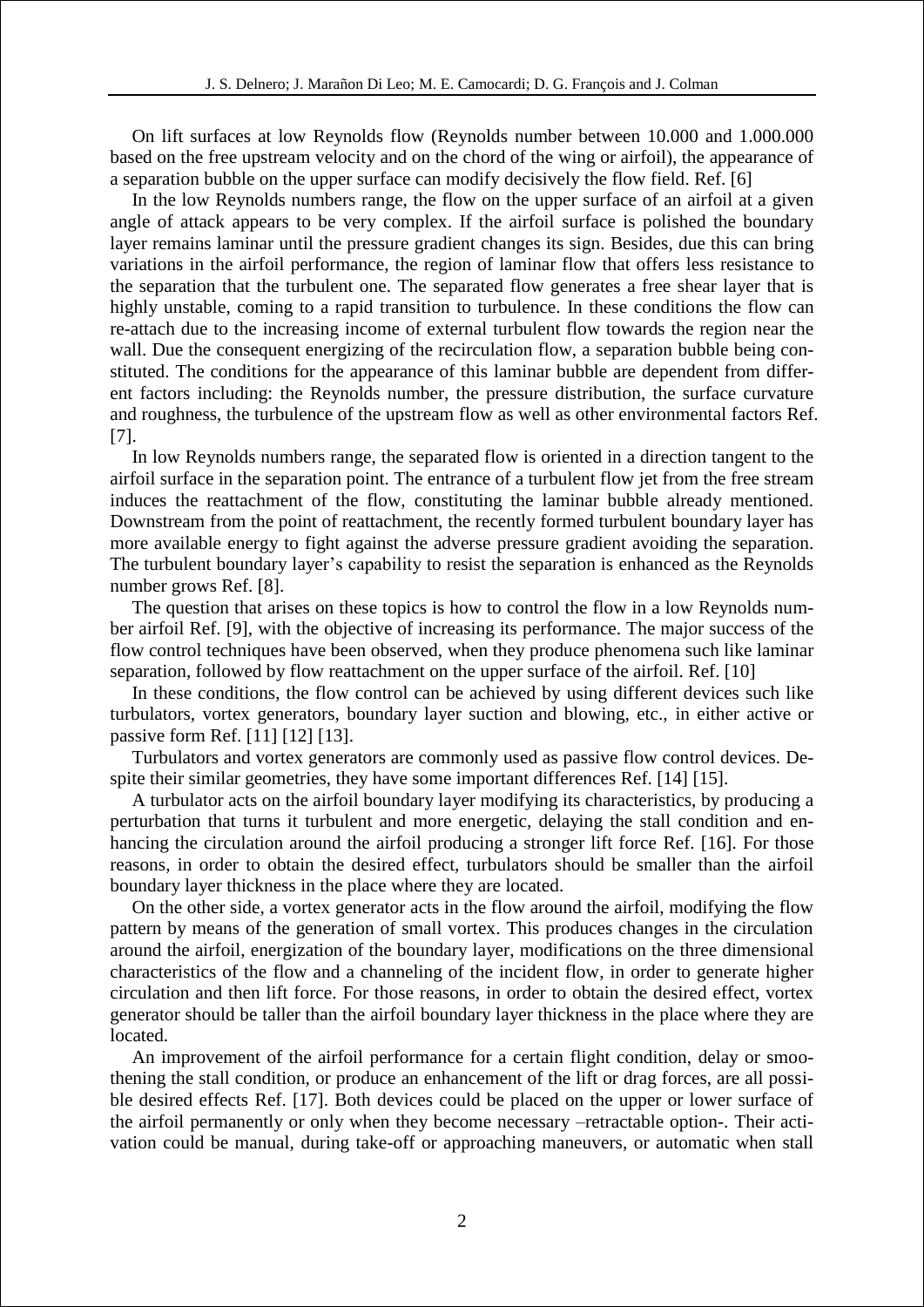condition is reached or during a particular maneuver, when a given angle of attack is reached; all this depending on the device and the desired effects.

It is known that, as the angle of attack is increased, drag and lift grows, despite local detachments, up to stall condition. From this point, the drag was continuously increasing, while the lift diminishes.

Through this work we intend to offer further data about the behavior of an Eppler 387 modified airfoil, with vortex generators placed on its upper surface, for a given free stream condition. The lift and drag coefficients behavior will be studied for different angles of attack with and without vortex generators. Also, different positions of vortex generators with different incident angles will be tested Ref. [18].

In other words, the behavior of an Eppler 387 modified airfoil, with vortex generators for a given turbulence and a given Reynolds number, was experimentally studied into the wind tunnel.

### **2 METHODOLOGY**

The present work was performed in the following steps:

- a) Building of the model (airfoil and vortex generators).
- b) Characterization of the turbulence into the wind tunnel.
- c) Performing of the wind tunnel experiments.
- d) Data analysis.



Figure 1: Test experiments of the airfoil into the wind tunnel.

The tested model consists of a 42cm chord and 80cm span wing with an Eppler 387 Fig. (1) modified airfoil Ref. [19] added with triangular vortex generators Fig. (2). The vortex generators are 40mm long, 10mm tall and 0.5mm thick.



Figure 2: Vortex generators configuration (R=vortex generators location, from the leading edge of the airfoil at 10% to 20% of the chord).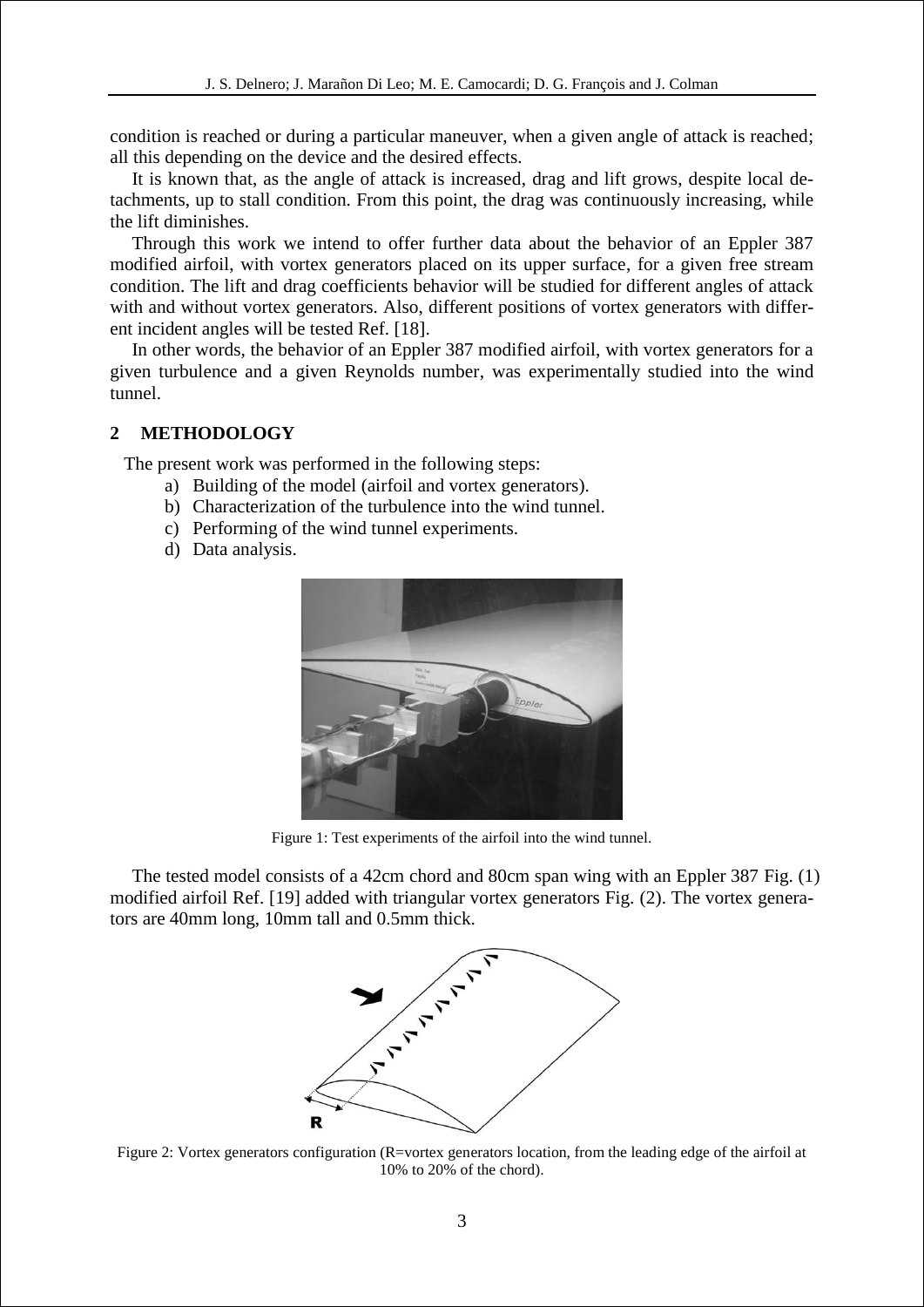The wind tunnel test section is 7.5m long, 1.4m wide and 1m tall Ref. [20]. Turbulent flow characterization was made by a hot wire constant temperature anemometer. Fig. (3) Ref. [21].



Figure 3: Turbulent flow velocities measurement.

A two component aerodynamic balance with a double load cells Wheatstone bridge was used. The signal was acquired with signal conditioners and Vishay series 2310 amplifiers, connected to a PC Ref. [22].

In order to produce, as close as possible, a two dimensional flow configuration over the wing model, two panels as end plates (Fig. (4)) were located at both sides of the model during the test Ref. [23]. The trailing edge of such panels could be rotate around its longitudinal axe in order to achieve the smallest boundary layer thickness over them. One of the extremes of aerodynamic balance was fixed to the model while the other extreme was fixed to the wind tunnel wall Ref. [24] [25].

Once the desired turbulence characteristics were established and the incoming flow velocity fixed, according to the desired Reynolds number, the test consisted in measuring the lift and drag forces for each given angle of attack Ref. [26]. The previous sequence was repeated for the wing without any device and then for the wing with the vortex generators placed at 10% and 20% of the chord length from the leading edge, at an incident angle of 0º, 10º and 20º from the incoming flow direction.

During the test, temperature, wind velocity, vertical and horizontal loads were measured for different angles of attack Ref. [25]. Loads were acquired at a frequency of 500Hz. A wind tunnel correction was also performed Ref. [27]. All the tests were made at a Reynolds number of 300000.

The aerodynamic coefficients were calculated from the vertical and horizontal forces measured by the balance Ref. [28]. Their values were temperature-corrected and with these data, the three airfoil characteristic curves, lift coefficient vs. angle of attack, drag coefficient vs. lift coefficient and efficiency vs. angle of attack were elaborated Ref. [29].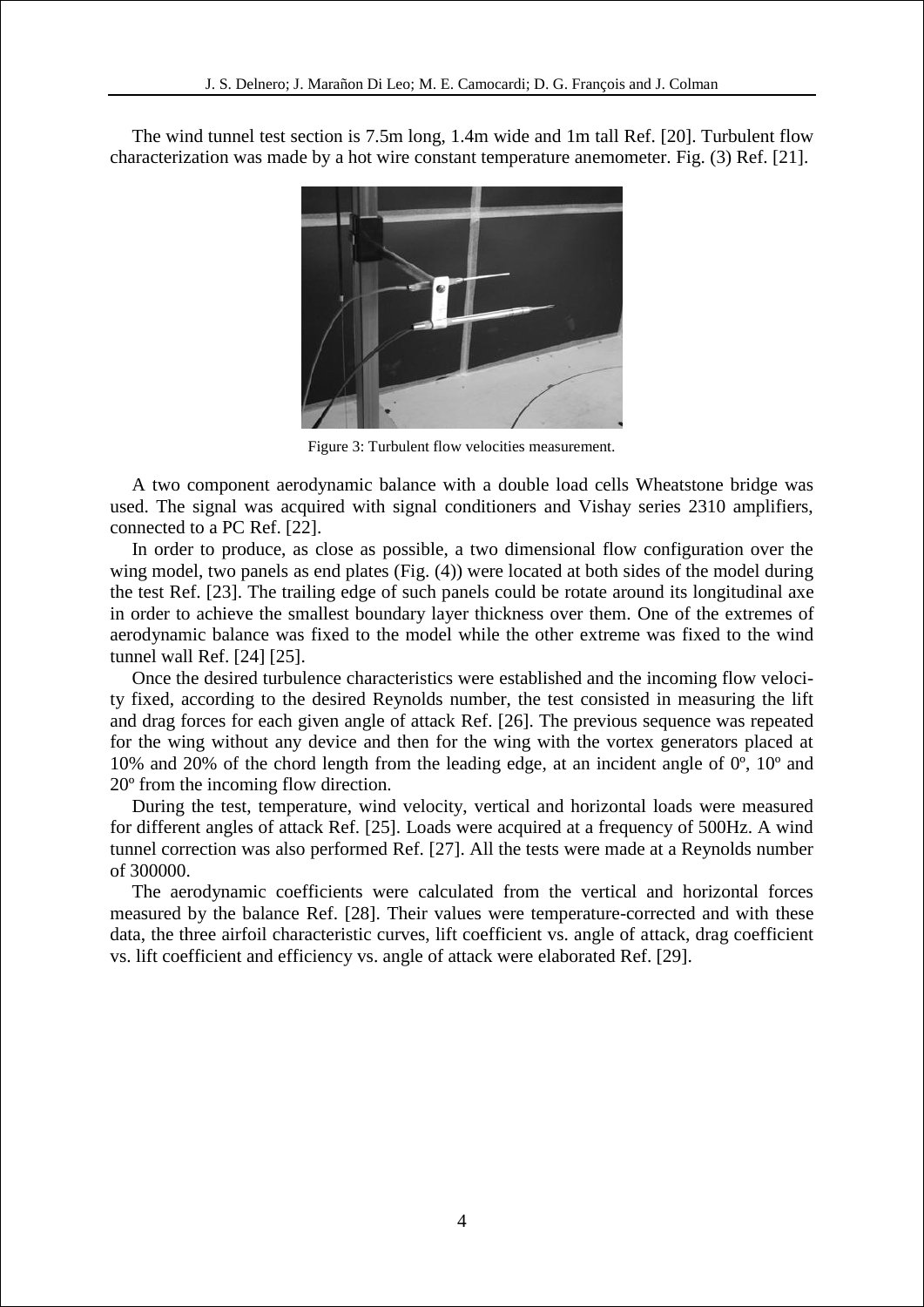

Figure 4: Rear view of the model and panels into the test section.

### **3 RESULTS**

The experiments were carried out for a determined free stream turbulent flow, characterized for its mean and fluctuating velocity components, turbulence spatial and temporal scales. With all of these variables we characterized the flow Ref. [30].



In Fig. (5) we show the free stream mean velocities vertical distribution. The free stream mean flow velocity at the airfoil position height was 7.7m/sec.

In Fig. (6), the turbulence intensity distribution can be observed. At the airfoil´s height level its value is 3.7%. Table 1 shows the calculated values of turbulence intensity for horizontal and vertical component (u and v) at the reference height.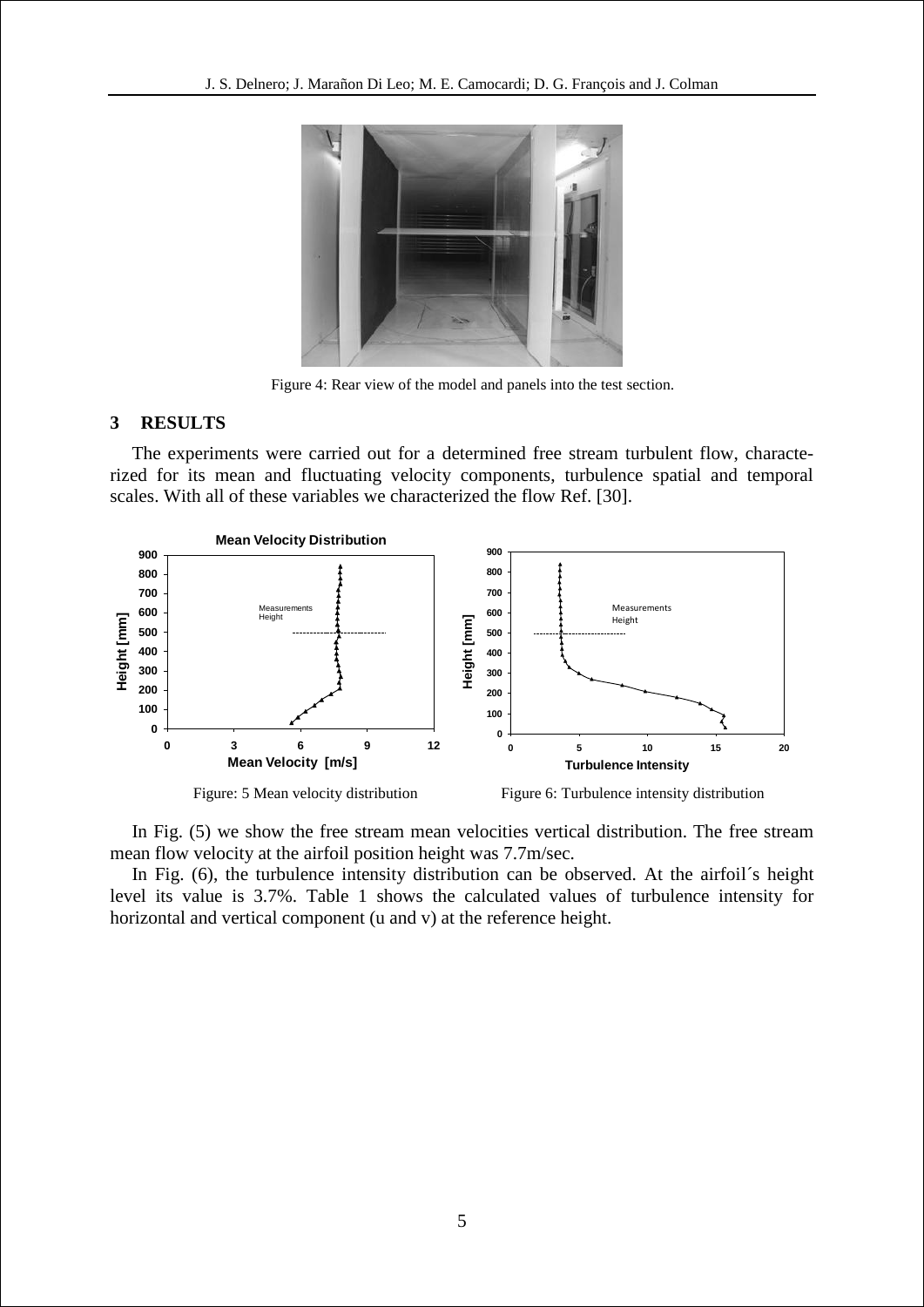

Figure 7: Autocorrelation coefficients

Fig. (7) shows the graphics of autocorrelation coefficients for both u and v components. The temporal scale values obtained are shown in Table 2. We assumed the validity of frozen flow Taylor´s theory, and the values of spatial scales are shown in Table 3.

| Mean Velocity | Turbulent                    | Mean Velocity | Turbulent           |
|---------------|------------------------------|---------------|---------------------|
| (u component) | Intensity                    | (v component) | Intensity           |
| [m/sec]       | $(u \text{ component}) [\%]$ | [m/sec]       | (v component) $[%]$ |
| 7.709         | 3,691                        | 0.422         | 1,608               |

Table 1: Mean Velocities and Turbulent Intensities (u and v components)

| Temporal Scale u [sec] | Temporal Scale v [sec] |  |
|------------------------|------------------------|--|
| 0.0092                 | 0.00496                |  |

Table 2: Turbulent temporal scales

| Spatial Scale U [m] | Spatial Scale V [m] |  |
|---------------------|---------------------|--|
| 0.07092             | 0.00209             |  |

Table 3: Turbulent Spatial Scales

Summarizing,

Incoming flow data:

The mean longitudinal velocity (U) is  $7.7$  m/sec. The vertical mean velocity (V) is  $0.42$ m/sec. The turbulence intensity of the u and v components are 3.69% and 1.61% respectively.

Using the frozen flow theory and taking the time scales with the exponential decay criterion in the autocorrelation curve we obtain a time scale for the u component of 0.0092 sec, and for the v component of 0.00496 sec. Indeed, the spatial scales obtained for the u component and v components are 0.07092 m and 0.00209 m respectively.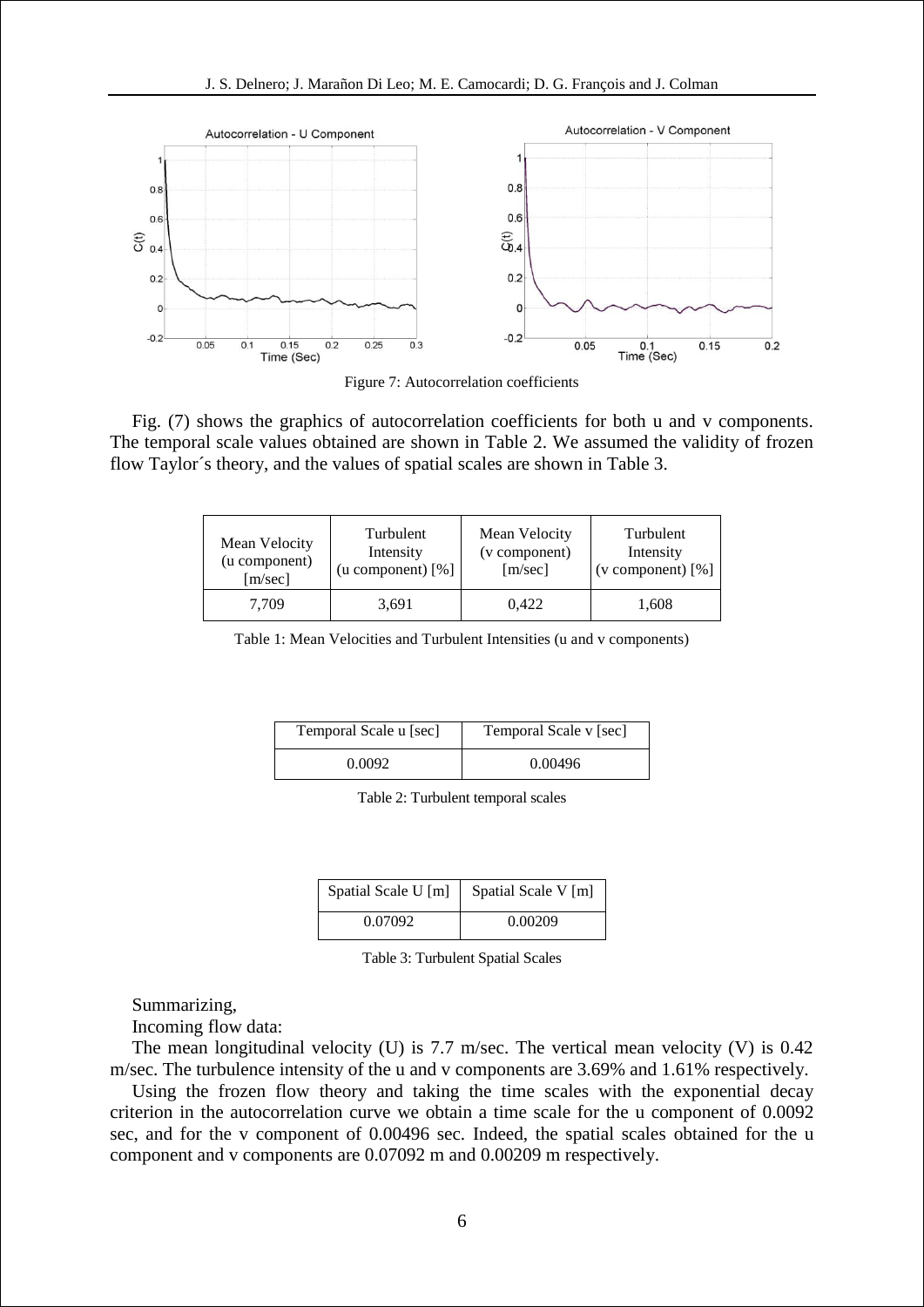

Figure 8: Plots of lift coefficient versus angle of attack (vortex generators at 10% from LE.)

Fig. (8) shows the lift coefficient vs. angle of attack for the wing without any devices, and for the vortex generators placed at 10% of the chord from the leading edge (LE). Practically, no variation in the slope is produced by the vortex generators. A variation in the zero lift angle of attack is detected. However, a change in the maximum lift coefficient is observed. As the vortex generators incidence angle increases, the CLmax value increases reaching the maximum value corresponding to a vortex generator angle of incidence of 20º, placed on the upper surface of the airfoil.



Figure 9: Plots of drag coefficient versus lift coefficient (vortex generators at 10% from LE.)

Fig. (9) shows the drag coefficient versus the lift coefficient. No important drag or  $C_{Do}$  variations are observed.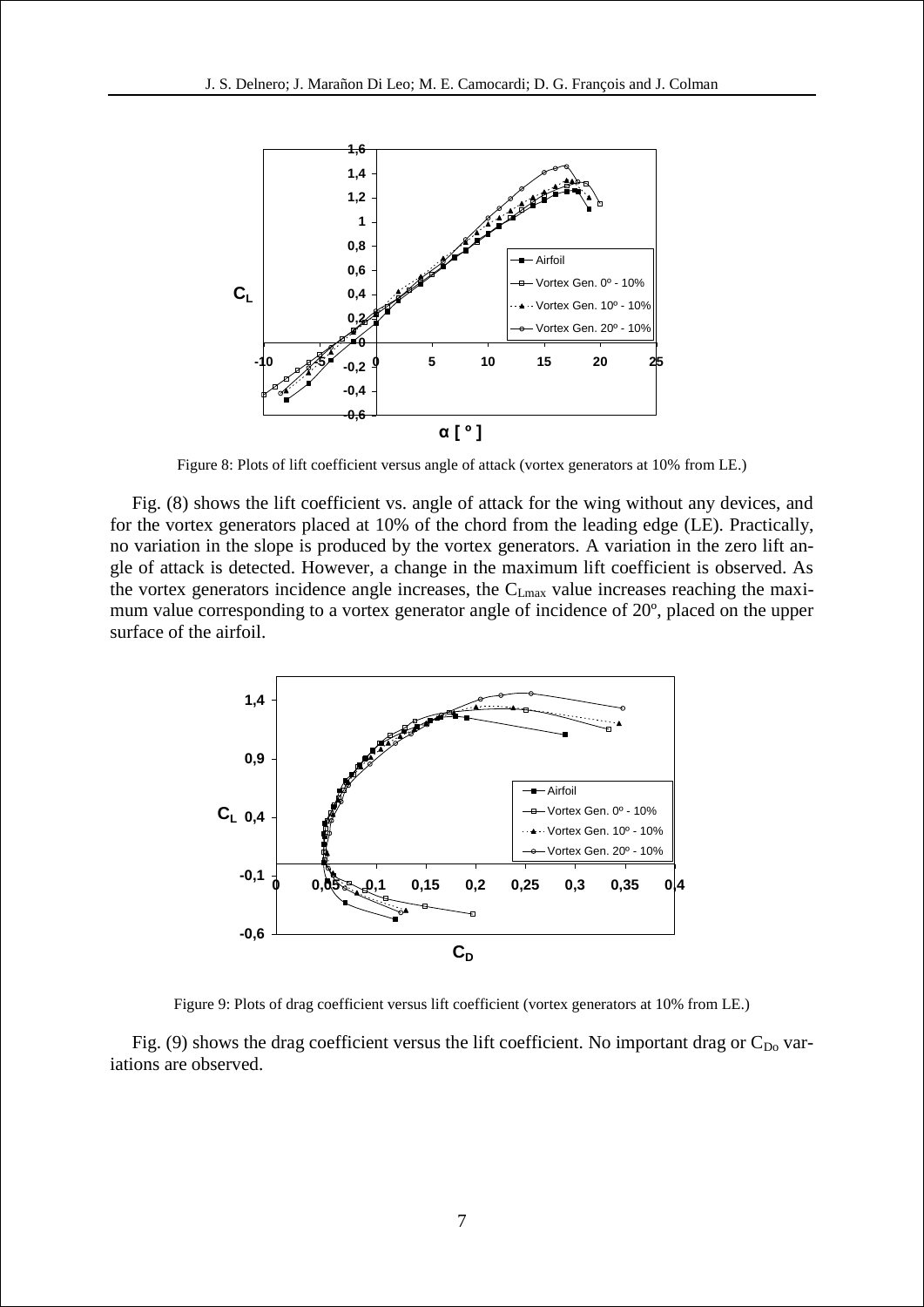

Figure 10: Plots of drag coefficient versus angle of attack (vortex generators at 10% from LE.)

Drag coefficient variation with the angle of attack is shown in Fig. (10). The distance between such curves increase with the angle of attack. As expected, at high angles of attack, the drag coefficient increases for the vortex generators with the greatest incidence angles.



Figure 11: Plots of lift coefficient vs. angle of attack (vortex generators at 20% from LE.)

Fig. (11) shows the lift coefficient vs. angle of attack corresponding to the vortex generators placed at 20% of the chord length from the leading edge. No change is observed in the curves slopes; however, the zero lift angle of attack and the C<sub>Lmax</sub> vary, repeating the tendency observed for the vortex generators at 10% the chord. In other words, the C<sub>Lmax</sub> increases as the incidence angle of the vortex generators increases.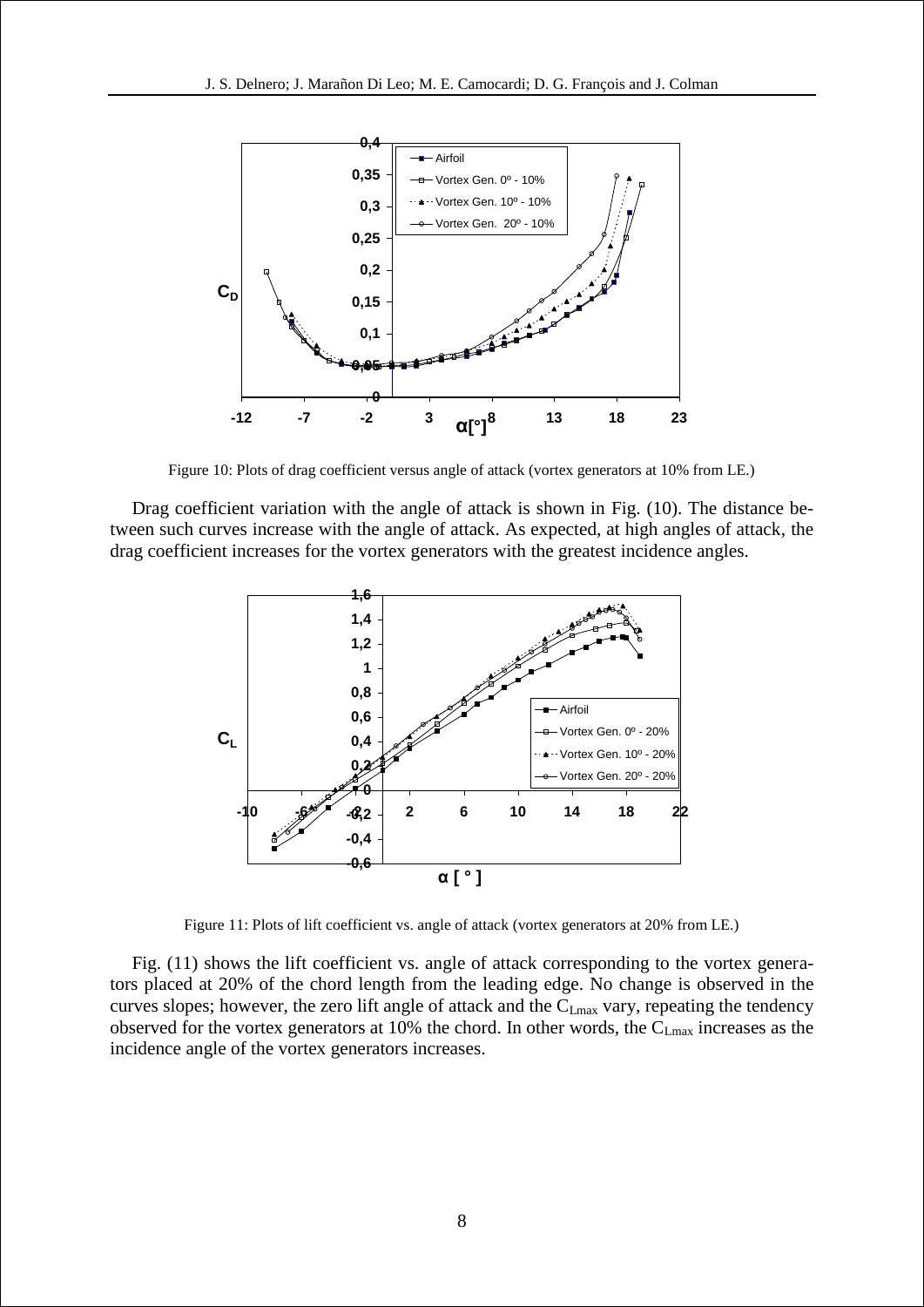

Figure 12: Plots of drag coefficient versus lift coefficient (vortex generators at 20% from LE.)

In the polar curve corresponding to the 20% chord position (Fig. (12)), no important difference can be appreciated in the lift and  $C_{Do}$  values. The lowest drag is observed for the vortex generator placed at 20% the chord with an incident angle of 0º.



Figure 13: Plots of drag coefficient versus angle of attack (vortex generators at 20% from LE.)

Fig. (13) shows a similar behavior of the vortex generators placed at 20% of the chord from LE in relation to those placed at 10% of the chord. As the angle of attack increases the drag is higher in the airfoil with devices at a higher angle of attack.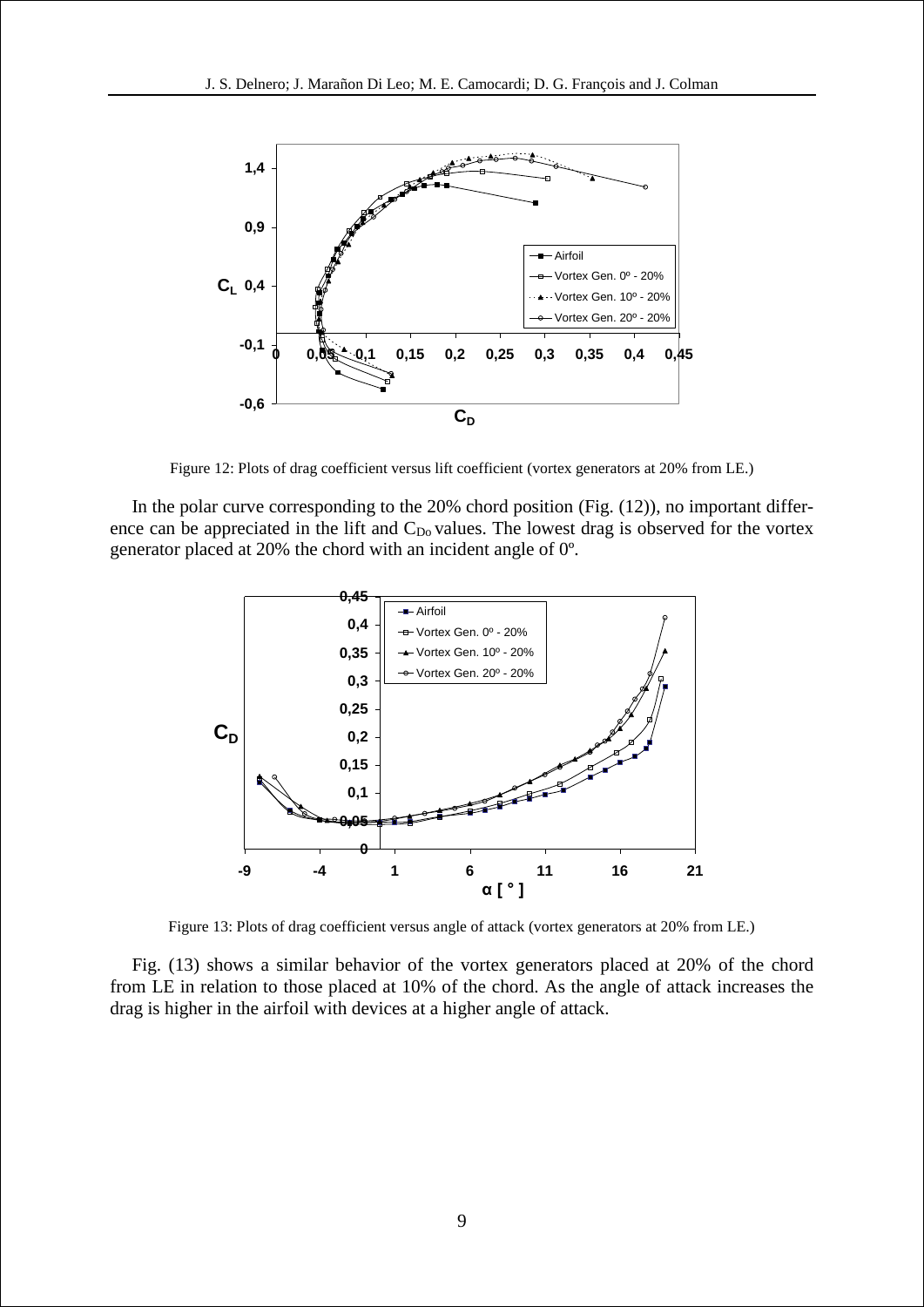| <b>Device</b>                    | $\alpha$           | $C_L$ max | $\mathbf{C}_{\mathbf{do}}$ |
|----------------------------------|--------------------|-----------|----------------------------|
| Airfoil                          | 17.75 <sup>°</sup> | 1.26      | 0.0475                     |
| Vortex Gen. 0º -10%              | 18.75°             | 1.31      | 0.0485                     |
| Vortex Gen. 10 <sup>o</sup> -10% | $17^{\circ}$       | 1.34      | 0.0581                     |
| Vortex Gen. 20 <sup>o</sup> -10% | 17°                | 1.45      | 0.0501                     |
| Vortex Gen. 0º-20%               | 18 <sup>0</sup>    | 1.37      | 0.0481                     |
| Vortex Gen. 10°-20%              | $17.75^{\circ}$    | 1.51      | 0.0518                     |
| Vortex Gen. 20°-20%              | 170                | 1.48      | 0.0531                     |

Table 4: Comparative values for the different devices

Table 4 shows the results of the airfoil without any devices and the airfoil with the vortex generators. For each case, the values of  $C_{Lmax}$  and its corresponding angle of attack, and  $C_{Do}$ are shown. It can be observed no major change in the stall angles.

From such Table we could deduce that using a vortex generator with 0<sup>°</sup> of incidence placed at 10% of the chord from the leading edge, the value of  $C_{Lmax}$  increases 4%. Even more, if the vortex generator is placed at an angle of incidence of  $10^{\circ}$ ,  $C_{Lmax}$  increases 6.3%, and if it is placed at an angle of 20º, CLmax increases 15%.

For the cases with the vortex generators placed 20% the chord,  $C_{Lmax}$  increases 8.7% for 0<sup>o</sup> incidence, 19.8% for 10º, and 17.4% for 20º.

| <b>Device</b>       |       | E max $ \alpha$ (E max) $ \alpha$ (C <sub>L</sub> = 0) C <sub>L</sub> ( $\alpha$ = 0) |         |       |
|---------------------|-------|---------------------------------------------------------------------------------------|---------|-------|
| Airfoil             | 10.24 | $7^\circ$                                                                             | $-2$    | 0.163 |
| Vortex Gen. 0º -10% | 10.08 | 10 <sup>o</sup>                                                                       | $-3.5$  | 0.236 |
| Vortex Gen. 10°-10% | 9.76  | $8^{\circ}$                                                                           | $-3.25$ | 0.236 |
| Vortex Gen. 20°-10% | 9.23  | $6^{\circ}$                                                                           | $-3.5$  | 0.261 |
| Vortex Gen. 0º -20% | 10.68 | 8°                                                                                    | $-3.25$ | 0.221 |
| Vortex Gen. 10°-20% | 9.68  | 8°                                                                                    | $-3.5$  | 0.271 |
| Vortex Gen. 20°-20% | 9.86  | 70                                                                                    | $-3.25$ | 0.269 |

Table 5: Comparative values for the different devices

Table 5 shows the comparative values for the different devices describing the maximum efficiency and their corresponding angle of attack, the zero lift angle of attack for the airfoil and the value of the  $C_{L}$  for zero angle of attack.

No major changes can be observed in the efficiency of the devices. However, some differences are observed in the angles at which the changes appear. The airfoil with a turbulator at 20% and 0° offers a higher efficiency than the airfoil with no devices.

As it was observed in the results obtained from the performed experiments, these vortex generator devices placed on airfoils obtain an increment in the value of the  $C_{Lmás}$ , with regard to the case of the airfoil without devices. In addition, a difference is observed in the case of an increment in the vortex generator angle of attack  $(\alpha)$  respect to the free stream.

The results indicate that the vortex generators produce a flow around and downstream from them, with the same characteristic that a delta wing generates, provoking a disorder in the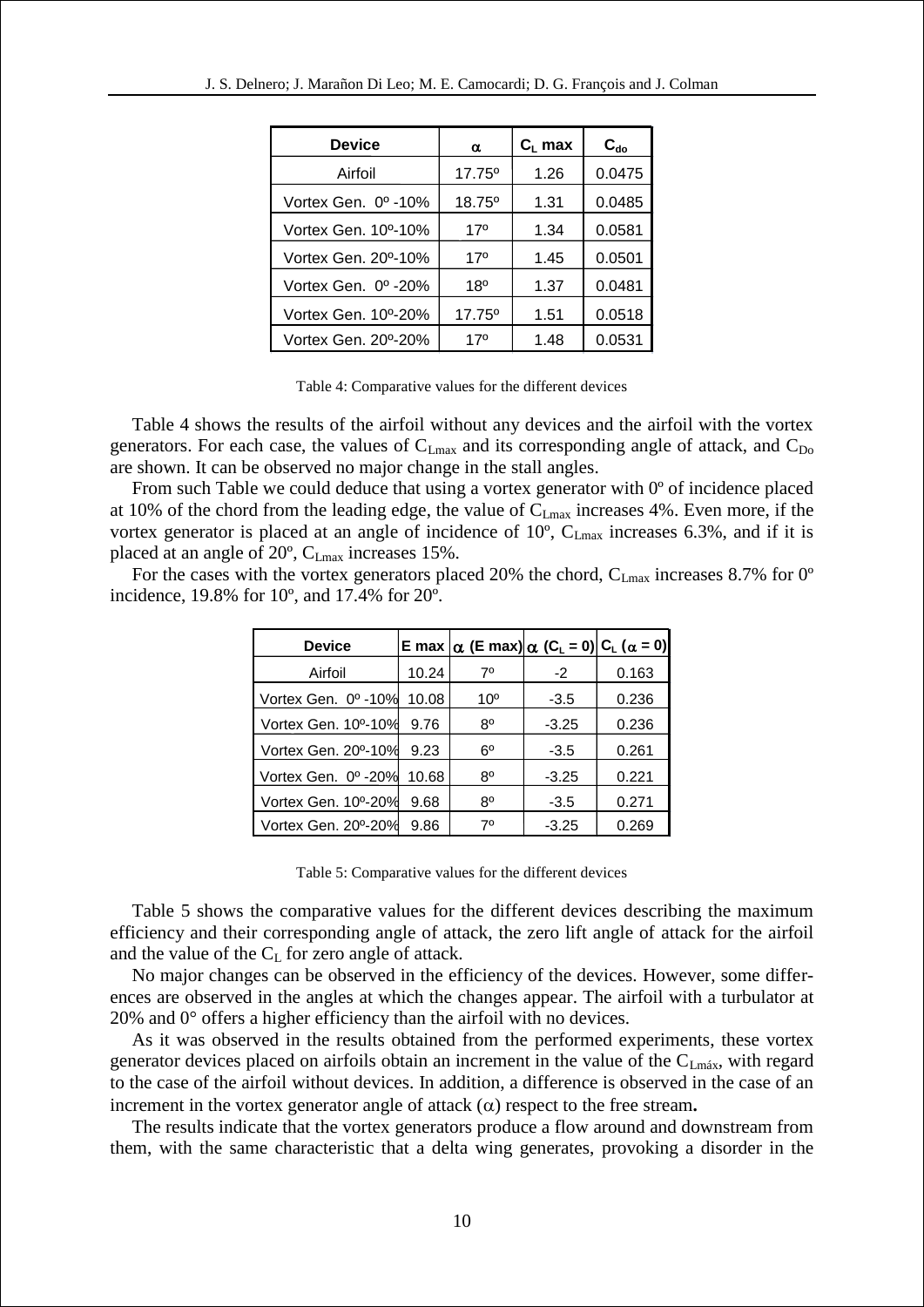flow inside and outside of the boundary layer, which in this position is supposed to be totally turbulent.

It is observed that the  $C_{Lm\acute{a}x}$  increases but the stall angle of attack diminishes very little or is kept constant. It is also observed that in all the cases the stall is smooth. The curve increases a bit its slope in the quasi linear zone.

It is possible that the lift increment is due to an increment in the circulation around the airfoil, generated by a favorable pressure gradient that stabilizes the boundary layer on the upper surface of the airfoil. Every vortex generator produces a spiral vortex that interacts with the boundary layer and modifies the configuration of the flow behind the devices. This implies that the incidental flow sees an airfoil of larger thickness, which would explain the lift increment.



Figure 14: Flow around an airfoil with vortex generator

The drag coefficient is kept almost constant for low angles of attack, with a lower value for the case without the device. As the angle of attack is increased the  $C<sub>D</sub>$  increases, and this behavior become more important for the stall zone of the airfoil. This increment results from the interaction between the vortex generated and the thickness of the boundary layer.

In general, a spiral vortex generated with delta wings, similar to the used in these vortex generators, has certain stability determined, among other things, by the Reynolds number and the intensity of the turbulence. Vortex explodes more rapidly with the increment of the flow turbulent intensity. This brings that on the airfoil, the longer the vortex lasts, the more flow mixes with the boundary layer, and therefore the outer flow will see an airfoil with major thickness and major curvature (provided that the devices are in the upper surface), consequently with major circulation,  $C_{L}$  obtained is major. On the other hand, when the vortex explodes it generates a flow with minor energy, which produces less mixture, and the external flow will see an airfoil thinner, therefore there will be less circulation and less  $C_L$ .

### **4 CONCLUSIONS**

Higher values of  $C_{Lmax}$  can be obtained using different configurations of vortex generator devices on wing airfoils. Different values of C<sub>Lmax</sub> are observed for vortex generators placed at different angles of attack respect to the free stream flow direction Ref. [31]. As drag and lift change simultaneously, no important change in the efficiency is observed.

The results indicate that the vortex generators must generate a flow in their surroundings similar to that produced by a Delta wing, provoking a disorder in the boundary layer, in such a way that the C<sub>Lmax</sub> results increased, at the same time that the stall angle of attack decreases a minimum or stays constant. It is observed, as well, that in all the cases the stall is smooth Ref. [32]. The curve's slope increases a little or it is moved to the left as if a fowler flap were acting.

The detected lift increment is connected with a circulation increment, which generate a favorable pressure gradient. Each turbulator generate helicoidally vortices which interact with the boundary layer, modifying the flow wake behind the turbulators. This flow pattern is re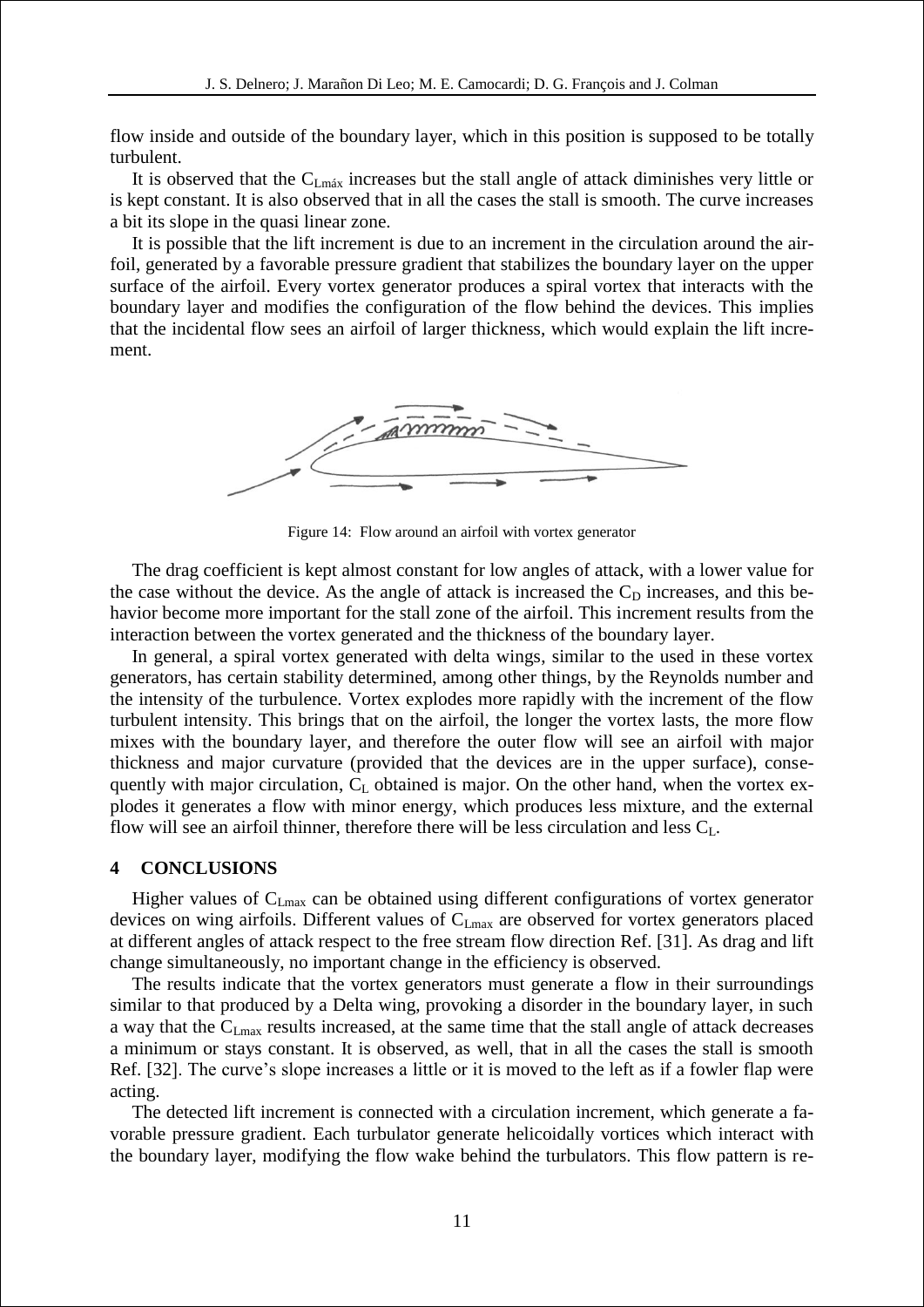sponsible of an "apparent" increment of the airfoil width and, consequently, of the lift increment.

The fact that the drag coefficient has almost no changes could be caused by the interaction between the generated vortices and the boundary layer. This effect is similar to the case of turbulators, which sizes are similar to the boundary layer thickness. It is well known, that as higher turbulent the boundary layer is, better could it face an adverse pressure gradient and, in that situation, delay the stall for a given angle of attack, in comparison with the same airfoil submitted to a laminar free stream. At that Reynolds number, we could assume that the mix of the generated vortices with the boundary layer, promotes an increase of the turbulence intensity inside it. The effect is similar to the increment of the surface roughness of the airfoil.

The main contribution to drag is the form drag or pressures one, which becomes increasingly important as the angle of attack increase. This drag grows significantly from the separation. McMasters and Henderson Ref. [33] showed that an airfoil with roughness has major efficiency that a smooth one up to  $Re = 500.000$ , and for greater Re the situation reverts.

It happens that, when the adverse pressures gradient is not large, the transition and the reattach of the flow can occur after a laminar separation (laminar bubble separation) and, in consequence, the subsequent turbulent boundary layer will be more resistant to the separation. Thus, this leads to a reasonable justification of anticipating the detachment across provoking an early transition to laminar-turbulent Ref. [34].

Further experiments and computational simulations should be performed with different vortex generators in order to study their effect. It is also important to analyze what kind of vortices is being generated and which is their effect on the airfoil, either on its circulation and/or on its boundary layer.

The work should continue repeating the tests for different turbulent configurations of the incoming flow.

Therefore, we can conclude that the vortex generators always increase the  $C<sub>L</sub>$ . The airfoil alone always has minor drag that any of the cases studied with vortex generators devices. We don't observe evidences of hysteresis phenomena even evidences of laminar separation. The boundary layer on the airfoil must be totally turbulent.

### **AKNOWLEDGEMENTS**

We thank Dra. Ana Scarabino for her collaboration with the experiments carried out, and data processing.

### **REFERENCES**

- [1] G.V. Lachmann. *Boundary Layer and Flow Control, 1 - 2*, Pergamon Press, Oxford, Great Britain, 1961.
- [2] J.W. van der Burg, J.E.J. Maseland, F.J. Brandsma. Low speed maximum lift and flow control. *Aerospace Science and Technology,* **8**, 389–400, 2004.
- [3] S. Yarusevych, P.E. Sullivan, J.G. Kawall. Airfoil boundary layer separation and control at low Reynolds numbers. *Experiments in Fluids*, **38**, 545–547, 2005.
- [4] M. Gad-el-Hak. Flow control: The future. *Journal of Aircraft,* **38**, 2001.
- [5] S.F. Hoerner. *Fluid – dynamics drag*. Published by the author. 1958.
- [6] J.A. Ekaterinaris. Prediction of active flow control performance on airfoils and wings. *Aerospace Science and Technology,* **8**, 401–410, 2004.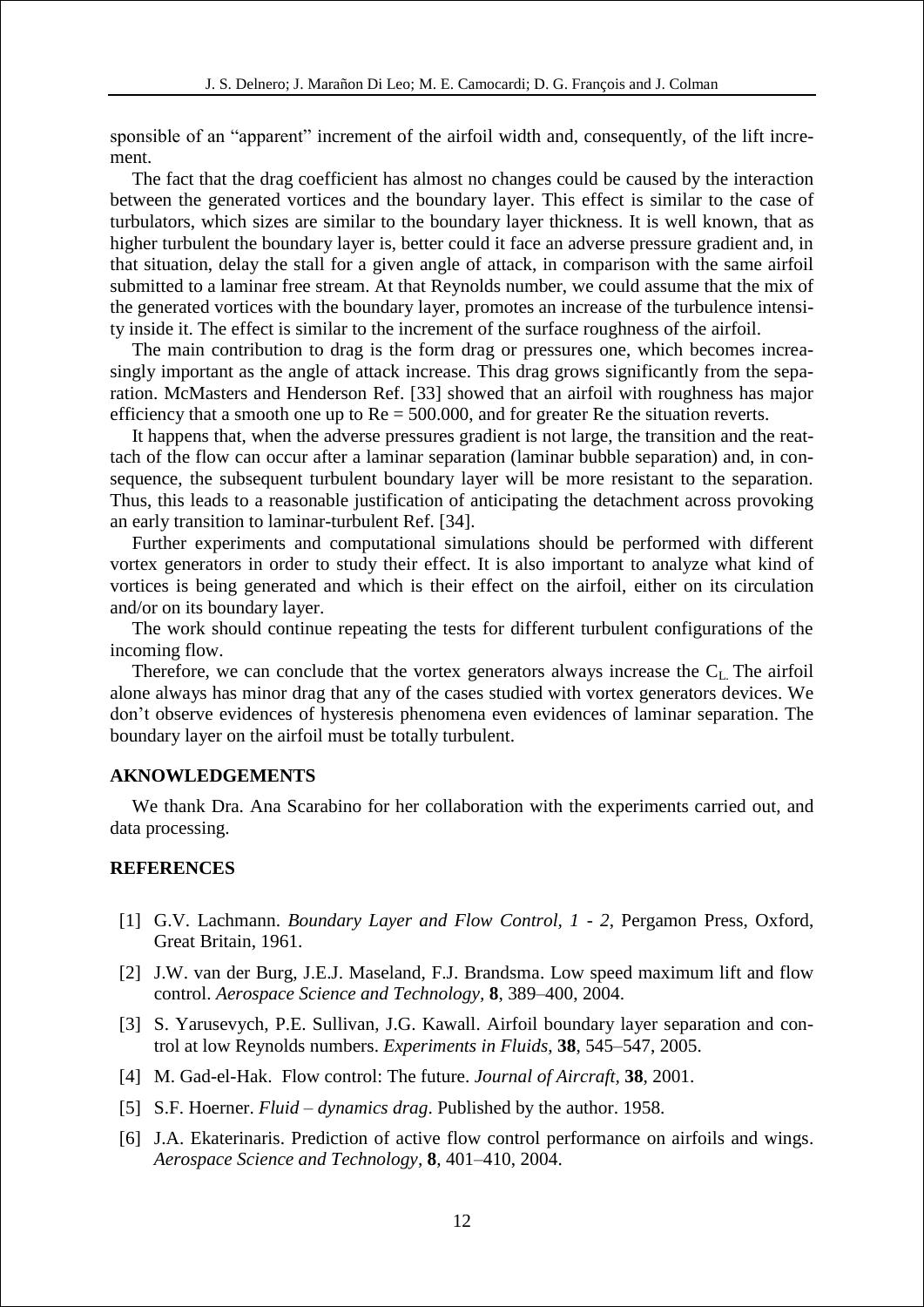- [7] B.H. Carmichael. Low Reynolds Number Air-foil Survey. *I, NASA Contractor Report 165803*. November 1981.
- [8] P.B.S. Lissaman. Low-Reynolds-Number Airfoils. *Ann. Rev. Fluid Mech,* **15**, 223 239, 1983.
- [9] J.F. Donovan and M.S. Selig. Low Reynolds Number Airfoil Design and Wind Tunnel Testing at Princeton University. Proceedings of the Conference on Low Reynolds Number Aerodynamics, 54, Springer-Verlag, 39 – 57, Berlin, Germany, 1989.
- [10] M. Gad-el-Hack, A. Pollard and J.P. Bonnet. Frontiers of Flow Control. Flow Control: Fundamentals and Practices, 109–153, Springer-Verlag, Berlin, Germany, 1998.
- [11] F. Geraci, J.E. Cooper and M. Amprikidis. Development of Smart Vortex Generators. Proceedings of SPIE Smart Structures and Materials Conference, San Diego USA, March, 2003.
- [12] A.S. Bovaa, R.M. Langb, G.L. Blaisdellc, J. Gibsona and T. Niessena. Investigation of Vortex Bursting at a Low Reynolds Number Using a Schlieren Visualization Écheme. *International Journal of Fluid Dynamics,* **5**, Article 3, 31-40, 2001.
- [13] A.L. Heyes, D.A.R. Smith. Modification of a wing tip vortex by vortex generators. *Aerospace Science and Technology*, **9**, 469–475, 2005.
- [14] G. Echávez, E. McCann . An experimental study on the free surface vertical vortex. *Experiments in Fluids,* **33**, 414–41, 2002.
- [15] M. D. Maughmer, T.S. Swan and S.M. Willits. The design and testing of a winglet airfoil for low-speed aircraft. 39 Aerospace Sciences Meeting & Exhibit, AIAA 2001-2478. 2001.
- [16] I. Gursul, E. Vardaki, P. Margaris, Z. Wang. Control of Wing Vórtices. First Active Flow Control Conference, Berlín, Germany, September 27–29, 2006.
- [17] M.Y. Chun. ES30D Fluid Mechanics II. Chap. 11 Flow control and wind design. School of engineering & centre for scientific computing, University of Warwick, Great Britain, 2004.
- [18] R.H. Liebeck. Design of airfoils for high lift. *AIAA Paper 80-3034*, 1980.
- [19] J. Bertin, M. L. Smith. *Aerodynamics for engineers*.4th Edition, Prentice-Hall, Mcgraw-Hill, 2002.
- [20] C. Lyon, P. Broeren, A. Giguere and M. Selig. *Summary of low-speed airfoil data. Vol.1-2 and 3*. USA, 1995.
- [21] U. Boldes, J. Colman and V. Nadal Mora. The boundary layer wind tunnel at the faculty of engineering, university of La Plata (Argentina). *Latin American Applied Research*, **25**, 75-85, 1995.
- [22] H. Bruun. *Hot wire anemometry. Principles and signal analysis*. Oxford University Press Inc., New York, 1995.
- [23] S.F. Hoerner. *Fluid - dynamics lift.* Published by the author, 1975.
- [24] T.J. Mueller and B.J. Jansen. Aerodynamic Measurements at Low Reynolds Numbers. *AIAA Paper #82-0598*, March 1982.